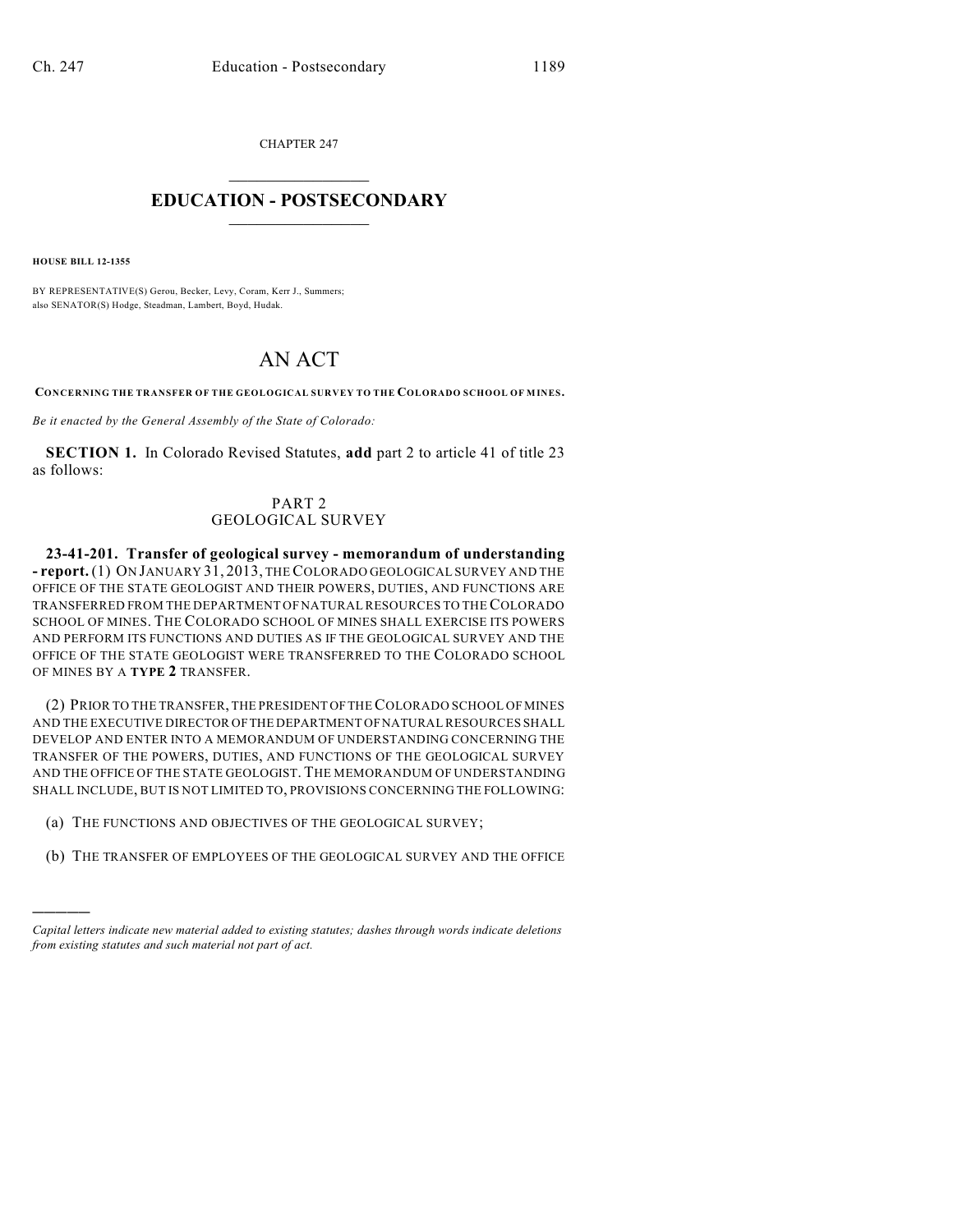OF THE STATE GEOLOGIST, IN CONFORMANCE WITH THE LAWS APPLICABLE TO THE EMPLOYEES;

(c) THE TRANSFER OF REAL AND PERSONAL PROPERTY OF THE GEOLOGICAL SURVEY;

(d) EXISTING CONTRACTS OF THE DEPARTMENT OF NATURAL RESOURCES; AND

(e) EXISTING APPROPRIATIONS ALLOCATED TO THE COLORADO GEOLOGICAL SURVEY AND THE OFFICE OF THE STATE GEOLOGIST AND THE GEOLOGICAL SURVEY CASH FUND.

(3) ON AND AFTER JANUARY 31, 2013, WHENEVER THE EXECUTIVE DIRECTOR OF THE DEPARTMENT OF NATURAL RESOURCES OR THE DEPARTMENT OF NATURAL RESOURCES IS REFERRED TO OR DESIGNATED BY ANY CONTRACT OR OTHER DOCUMENT IN CONNECTION WITH THE POWERS, DUTIES, AND FUNCTIONS TRANSFERRED TO THE COLORADO SCHOOL OF MINES, THE REFERENCE OR DESIGNATION SHALL BE DEEMED TO APPLY TO THE COLORADO SCHOOL OF MINES. ALL CONTRACTS ENTERED INTO BY THE EXECUTIVE DIRECTOR OF THE DEPARTMENT OF NATURAL RESOURCES PRIOR TO JANUARY 31, 2013, IN CONNECTION WITH THE POWERS, DUTIES, AND FUNCTIONS TRANSFERRED TO THE COLORADO SCHOOL OF MINES ARE HEREBY VALIDATED, WITH THE PRESIDENT OF THE COLORADO SCHOOL OF MINES SUCCEEDING TO ALL THE RIGHTS AND OBLIGATIONS OF SUCH CONTRACTS.

(4) ON JANUARY 31, 2013, THE UNEXPENDED AND UNENCUMBERED APPROPRIATIONS OF FUNDS FOR THE CURRENT FISCAL YEAR MADE TO THE DEPARTMENT OF NATURAL RESOURCES AND ALLOCATED FOR THE COLORADO GEOLOGICAL SURVEY AND OFFICE OF THE STATE GEOLOGIST AND THAT ARE RELATED TO THE POWERS, DUTIES, AND FUNCTIONS TRANSFERRED TO THECOLORADO SCHOOL OF MINES SHALL BE TRANSFERRED TO THE COLORADO SCHOOL OF MINES.

(5) IF THE COLORADO SCHOOL OF MINES AND THE DEPARTMENT OF NATURAL RESOURCES DO NOT ENTER INTO A MEMORANDUM OF UNDERSTANDING ON OR BEFORE DECEMBER 31, 2012, THAT IS CONSISTENT WITH THE PROVISIONS OF THIS SECTION, THEN THE TRANSFER OF THE POWERS, DUTIES, AND FUNCTIONS OF THE GEOLOGICAL SURVEY TO THE COLORADO SCHOOL OF MINES SHALL NOT OCCUR. PURSUANT TO SECTION 23-41-209, THE PRESIDENT OF THE COLORADO SCHOOL OF MINES SHALL NOTIFY THE REVISOR OF STATUTES REGARDING THE STATUS OF THE TRANSFER.

(6) (a) ON OR BEFORE DECEMBER 1, 2012, AND IN ACCORDANCE WITH THE PROVISIONS OF SECTION 24-1-136 (9), C.R.S., THE COLORADO SCHOOL OF MINES SHALL REPORT TO THE JOINT BUDGET COMMITTEE, THE AGRICULTURE, LIVESTOCK, AND NATURAL RESOURCES COMMITTEE OF THE HOUSE OF REPRESENTATIVES, OR ITS SUCCESSOR COMMITTEE, AND THE AGRICULTURE, NATURAL RESOURCES, AND ENERGY COMMITTEE OF THE SENATE, OR ITS SUCCESSOR COMMITTEE, CONCERNING THE TRANSFER OF THE GEOLOGICAL SURVEY AND THE OFFICE OF THE STATE GEOLOGIST TO THE COLORADO SCHOOL OF MINES.

(b) AT A MINIMUM, THE REPORT SHALL INCLUDE INFORMATION CONCERNING: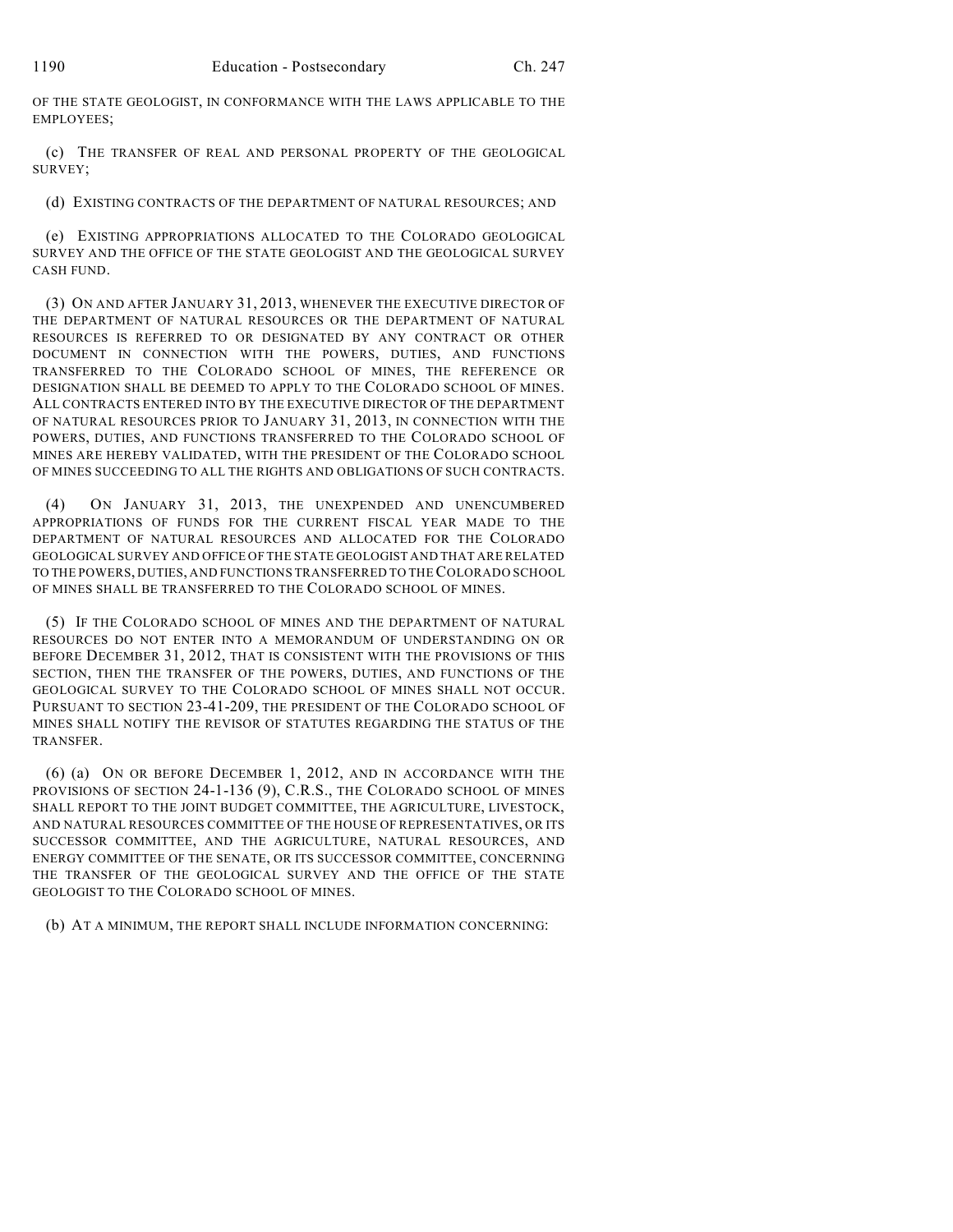(I) WHETHER THE PRESIDENT OF THE COLORADO SCHOOL OF MINES AND THE EXECUTIVE DIRECTOR OF THE DEPARTMENT OF NATURAL RESOURCES ENTERED INTO A MEMORANDUM OF UNDERSTANDING AFFIRMING THE TRANSFER OF THECOLORADO GEOLOGICAL SURVEY AND THE OFFICE OF THE STATE GEOLOGIST TO THE COLORADO SCHOOL OF MINES; AND

(II) THE CONTENTS OF THE MEMORANDUM OF UNDERSTANDING, INCLUDING A DESCRIPTION OF THE CONTENTS OF THE MEMORANDUM OF UNDERSTANDING RELATING TO THE PROVISIONS REQUIRED PURSUANT TO PARAGRAPHS (a) TO (e) OF SUBSECTION (2) OF THIS SECTION.

**23-41-202. [Similar to 34-1-104.5.] Legislative declaration.** (1) IT IS THE INTENT OFTHE GENERAL ASSEMBLY THAT SUFFICIENT FUNDS BE PROVIDED TO COVER THE DIRECT COSTS OF A BASE STAFF AND THEIR OPERATING EXPENSES TO ENSURE FUNCTIONAL CONTINUITY OF THECOLORADO GEOLOGICAL SURVEY AS PROVIDED BY STATUTE AND AS DETERMINED PURSUANT TO ANY MEMORANDUM OF UNDERSTANDING ENTERED INTO PURSUANT TO SECTION 23-41-201. THE SURVEY SHALL MAKE APPROPRIATE CHARGES FOR PREPARATION AND REPRODUCTION OF REPORTS, MAPS, AND PUBLICATIONS; EXCEPT THAT THE SURVEY SHALL NOT DIRECTLY COMPETE WITH CONSULTANTS BY ENTERING INTO CONTRACTS WITH THE GENERAL PUBLIC AND INDUSTRIES FOR PROVIDING GEOLOGICAL AND RELATED SERVICES.

(2) IT IS THE INTENT OF THE GENERAL ASSEMBLY THAT THE COLORADO GEOLOGICAL SURVEY PLACE PRIMARY EMPHASIS ON THE STATUTORY OBJECTIVES OF RECOGNITION AND MITIGATION OF GEOLOGIC RISKS AFFECTING PUBLIC HEALTH AND SAFETY AND PROMOTION OFECONOMIC DEVELOPMENT OF THE MINERAL RESOURCES, INCLUDING, BUT NOT LIMITED TO, METALS, OIL, GAS, COALBED METHANE, AND AGGREGATE, OF COLORADO. SUCH WORK SHALL REQUIRE APPROPRIATE CONSIDERATION TO PUBLIC SAFETY AND ENVIRONMENTAL CONCERNS. ECONOMIC DEVELOPMENT PROJECTS PROPOSED OR UNDERTAKEN SHALL INVOLVE BASIC AND APPLIED GEOLOGIC RESEARCH AND MAPPING SIMILAR TO THAT UNDERTAKEN BY GEOLOGICAL SURVEYS IN OTHER STATES AND BE DESIGNED TO ENCOURAGE RESOURCE EXPLORATION AND DEVELOPMENT BY INDUSTRY. THE COLORADO GEOLOGICAL SURVEY SHALL NOT UNDERTAKE ECONOMIC DEVELOPMENT PROJECTS THAT DIRECTLY COMPETE WITH THE PRIVATE SECTOR, BUT SHALL PRODUCE BASIC DATA, RESEARCH REPORTS, AND MAPS USEFUL TO CONSULTANTS AND INDUSTRY. ECONOMIC DEVELOPMENT PROJECTS UNDERTAKEN MAY BE FUNDED BY PRIVATE FOUNDATIONS AND FEDERAL AGENCIES, INDUSTRIAL CONSORTIA OR AGENCIES OF OTHER STATES, OR BY THE GENERAL FUND.

**23-41-203. [Similar to 34-1-101.] Geological survey created - purpose avalanche information center created.** (1) THERE IS HEREBY ESTABLISHED THE COLORADO GEOLOGICAL SURVEY WITHIN THE COLORADO SCHOOL OF MINES. THE COLORADO SCHOOL OF MINES BOARD OF TRUSTEES AND ITS DESIGNEES SHALL HAVE SOLE AUTHORITY TO SUPERVISE THE FUNCTIONS, PLANNING, MANAGEMENT, AND FISCAL PROCEDURES OF THECOLORADO GEOLOGICAL SURVEY.THE PURPOSE OF THE SURVEY IS TO ENCOURAGE BY USE OF APPROPRIATE MEANS THE FULL DEVELOPMENT OF THE STATE'S NATURAL RESOURCES TO THE BENEFIT TO THE CITIZENS OF THE STATE.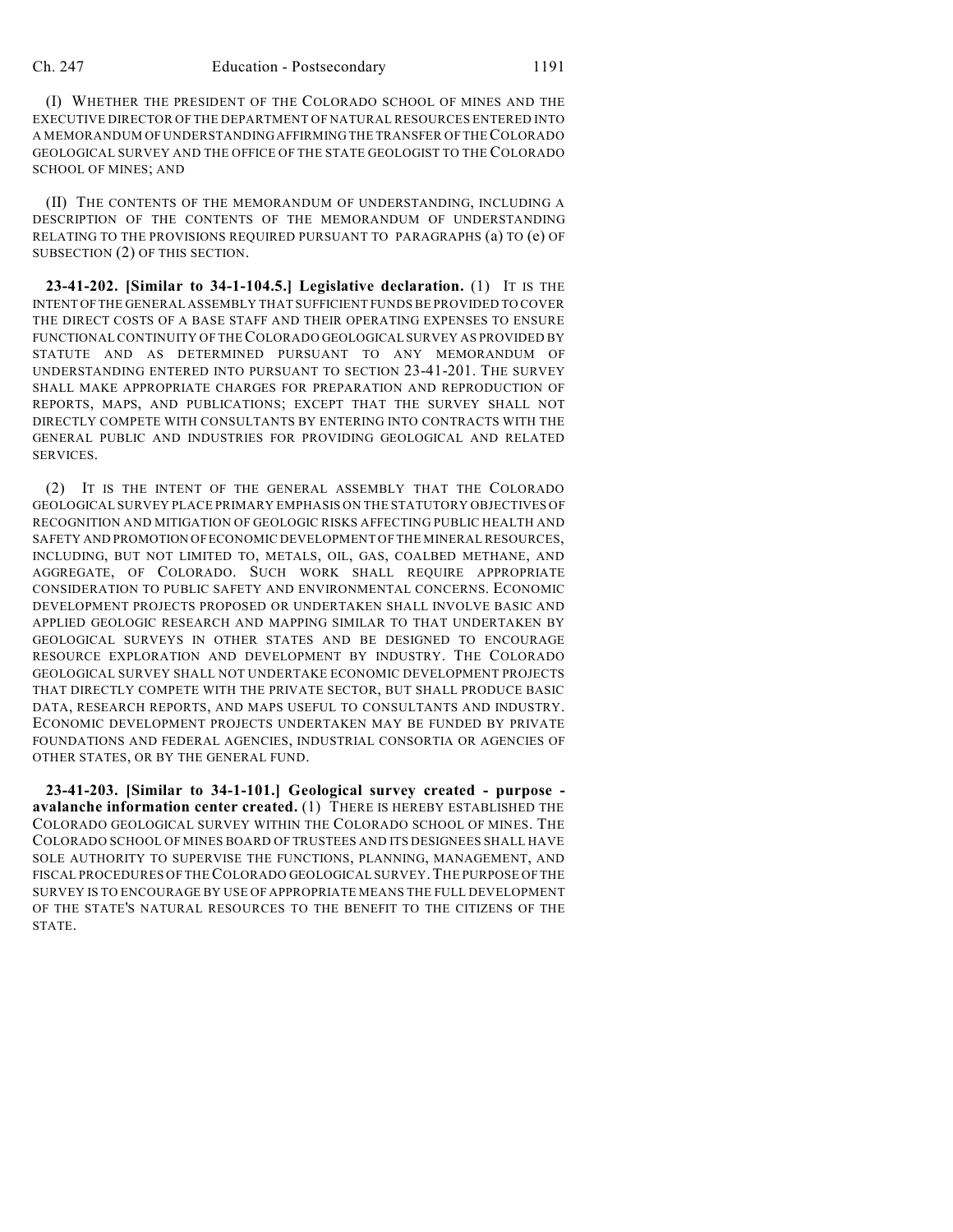(2) THERE IS HEREBY CREATED, WITHIN THE COLORADO GEOLOGICAL SURVEY, THE COLORADO AVALANCHE INFORMATION CENTER TO CARRY OUT A PROGRAM OF AVALANCHE FORECASTING AND EDUCATION.

**23-41-204. [Similar to 34-1-102.] State geologist - appointment qualifications.** THE PRESIDENT OF THE COLORADO SCHOOL OF MINES SHALL APPOINT A STATE GEOLOGIST.THE STATE GEOLOGIST SHALL BE THE DIRECTOR OF THE COLORADO GEOLOGICAL SURVEY.THE STATE GEOLOGIST SHALL BE A PROFESSIONAL GEOLOGIST, AS DEFINED IN SECTION 23-41-208, AND SHALL HAVE PROFESSIONAL, MANAGERIAL, SUPERVISORY, PRACTICAL, AND TECHNICAL EXPERIENCE AND KNOWLEDGE IN THE USE OF GEOLOGY, EARTH SCIENCES, AND NATURAL RESOURCE PLANNING AND MANAGEMENT.

**23-41-205. [Similar to 34-1-103.] Objectives of survey - duties of state geologist.** (1) THE COLORADO GEOLOGICAL SURVEY SHALL PROVIDE ASSISTANCE TO AND COOPERATE WITH THE GENERAL PUBLIC, INDUSTRIES, AND AGENCIES OF STATE GOVERNMENT, INCLUDING INSTITUTIONS OF HIGHER EDUCATION. THE COLORADO SCHOOL OF MINES SHALL DETERMINE THE PRIORITY OF THE OBJECTIVES OF THE COLORADO GEOLOGICAL SURVEY, SUBJECT TO AVAILABLE APPROPRIATIONS AND CONSISTENT WITH THE MEMORANDUM OF UNDERSTANDING ENTERED INTO PURSUANT TO SECTION 23-41-201, WHICH OBJECTIVES SHALL INCLUDE:

(a) TO ASSIST, CONSULT WITH, AND ADVISE EXISTING STATE AND LOCAL GOVERNMENTAL AGENCIES ON GEOLOGIC PROBLEMS;

(b) TO PROMOTE ECONOMIC DEVELOPMENT OFMINERAL AND ENERGY RESOURCES;

(c) TO CONDUCT STUDIES TO DEVELOP GEOLOGICAL INFORMATION;

(d) TO INVENTORY AND ANALYZE THE STATE'S MINERAL AND ENERGY RESOURCES AS TO QUANTITY, CHEMICAL COMPOSITION, PHYSICAL PROPERTIES, LOCATION, AND POSSIBLE USE;

(e) TO COLLECT AND PRESERVE GEOLOGIC INFORMATION;

(f) TO ADVISE THE STATE ON TRANSACTIONS DEALING WITH NATURAL RESOURCES BETWEEN STATE AGENCIES AND WITH OTHER STATES AND THE FEDERAL GOVERNMENT ON COMMON PROBLEMS AND STUDIES;

(g) TO EVALUATE THE PHYSICAL FEATURES OF COLORADO WITH REFERENCE TO PRESENT AND POTENTIAL HUMAN AND ANIMAL USE;

(h) TO PREPARE, PUBLISH, AND DISTRIBUTE REPORTS, MAPS, AND BULLETINS WHEN NECESSARY TO ACHIEVE THE PURPOSES OF THIS PART 2;

(i) TO DETERMINE AREAS OF NATURAL GEOLOGIC HAZARDS THAT COULD AFFECT THE SAFETY OF OR ECONOMIC LOSS TO THE CITIZENS OF COLORADO;

(j) TO ADVISE THE STATE ENGINEER IN THE PROMULGATION OF RULES PURSUANT TO ARTICLE 90.5 OF TITLE 37, C.R.S., AND TO PROVIDE OTHER GOVERNMENTAL AGENCIES WITH TECHNICAL ASSISTANCE REGARDING GEOTHERMAL RESOURCES AS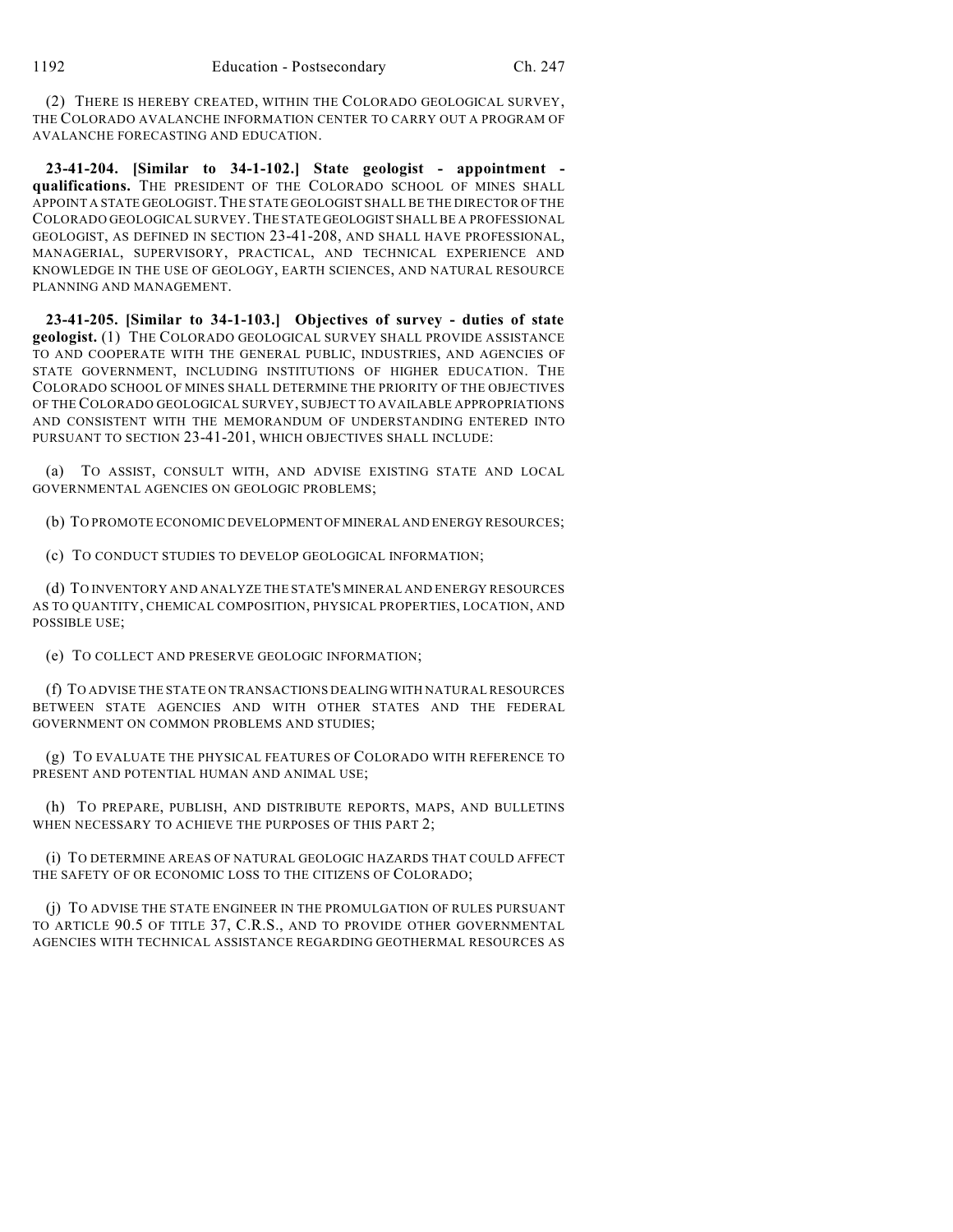NEEDED;

(k) TO CONDUCT SCIENTIFIC STUDIES OF HOW GEOLOGY AFFECTS AND CONTROLS WATER RESOURCES, ESPECIALLY WITHIN COLORADO;

(l) TO CONDUCT SCIENTIFIC RESEARCH THAT ADVANCES KNOWLEDGE AND UNDERSTANDING IN RELATED FIELDS; AND

(m) TO PROMOTE SAFETY BY REDUCING THE IMPACT OF AVALANCHES ON RECREATION,INDUSTRY, AND TRANSPORTATION IN THE STATE THROUGH A PROGRAM OF FORECASTING AND EDUCATION CONDUCTED BY THE COLORADO AVALANCHE INFORMATION CENTER.

(2) THE DUTIES OF THE STATE GEOLOGIST SHALL BE TO FULFILL THE OBJECTIVES OF THIS PART 2 AND, TOGETHER WITH THE EMPLOYEES OF THE SURVEY, WORK FOR THE MAXIMUM BENEFICIAL AND MOST EFFICIENT USE OF THE GEOLOGIC PROCESSES FOR THE PROTECTION OF AND ECONOMIC BENEFIT TO THE CITIZENS OF COLORADO.

(3) THE STATE GEOLOGIST SHALL, UPON RECEIVING A PRELIMINARY PLAN PURSUANT TO SECTION 30-28-136 (1) (i), C.R.S., OR A MAJOR ACTIVITY NOTICE PURSUANT TO SECTION 31-23-225, C.R.S., REVIEW THE PLAN OR NOTICE TO DETERMINE WHETHER THE DEVELOPMENT OR ACTIVITY WHICH IS THE SUBJECT OF THE PLAN OR NOTICE WILL INTERFERE WITH THE EXTRACTION OF COMMERCIAL MINERAL DEPOSITS AS DEFINED IN SECTION 34-1-302, C.R.S. IF THE STATE GEOLOGIST DETERMINES THAT A POTENTIAL FOR SUCH INTERFERENCE EXISTS, HE OR SHE SHALL, WITHIN TWENTY-FOUR DAYS AFTER RECEIPT OF THE PLAN OR NOTICE, NOTIFY THE APPROPRIATE BOARD OF COUNTY COMMISSIONERS OR GOVERNING BODY OF A MUNICIPALITY OF THE EXISTENCE OF A POTENTIAL INTERFERENCE.

(4) THE STATE GEOLOGIST SHALL ADMINISTER THE PROVISIONS OF SECTION 25-15-202 (4) (b), C.R.S., REQUIRING THE COLORADO GEOLOGICAL SURVEY TO REVIEW INFORMATION ON AN APPLICATION AND MAKE A RECOMMENDATION ON THE GEOLOGICAL SUITABILITY, OR THE NEED FOR FURTHER STUDY, OF PROPOSED HAZARDOUS WASTE DISPOSAL SITES FOR LAND DISPOSAL OF HAZARDOUS WASTE AND THE PROVISIONS OF SECTION 25-15-216, C.R.S., REQUIRING THE COLORADO GEOLOGICAL SURVEY TO CONDUCT A STUDY OF THE GEOLOGICAL SUITABILITY OF AREAS OF THE STATE FOR HAZARDOUS WASTE DISPOSAL SITES.

(5) SUBJECT TO AVAILABLE APPROPRIATIONS, THE GEOLOGICAL SURVEY MAY PREPARE AN ANNUAL REPORT DESCRIBING THE STATUS OF THE MINERAL INDUSTRY AND DESCRIBING CURRENT INFLUENCES AFFECTING THE GROWTH AND VIABILITY OF THE MINERAL INDUSTRY IN THE STATE, AND SETTING FORTH RECOMMENDATIONS TO FOSTER THE INDUSTRY. THE GEOLOGICAL SURVEY MAY PARTNER WITH OTHER AGENCIES OR ORGANIZATIONS TO PREPARE THE ANNUAL REPORT.

**23-41-206. [Similar to 34-1-104.] Employees.** THECOLORADO SCHOOL OFMINES MAY EMPLOY SUCH ASSISTANTS AND PERSONNEL AS MAY BE DEEMED NECESSARY TO CARRY OUT THE PURPOSES OF THIS PART 2, SUBJECT TO APPLICABLE PROVISIONS OF LAW.

## **23-41-207. [Similar to 34-1-105.] Fees - adjustments - geological survey cash**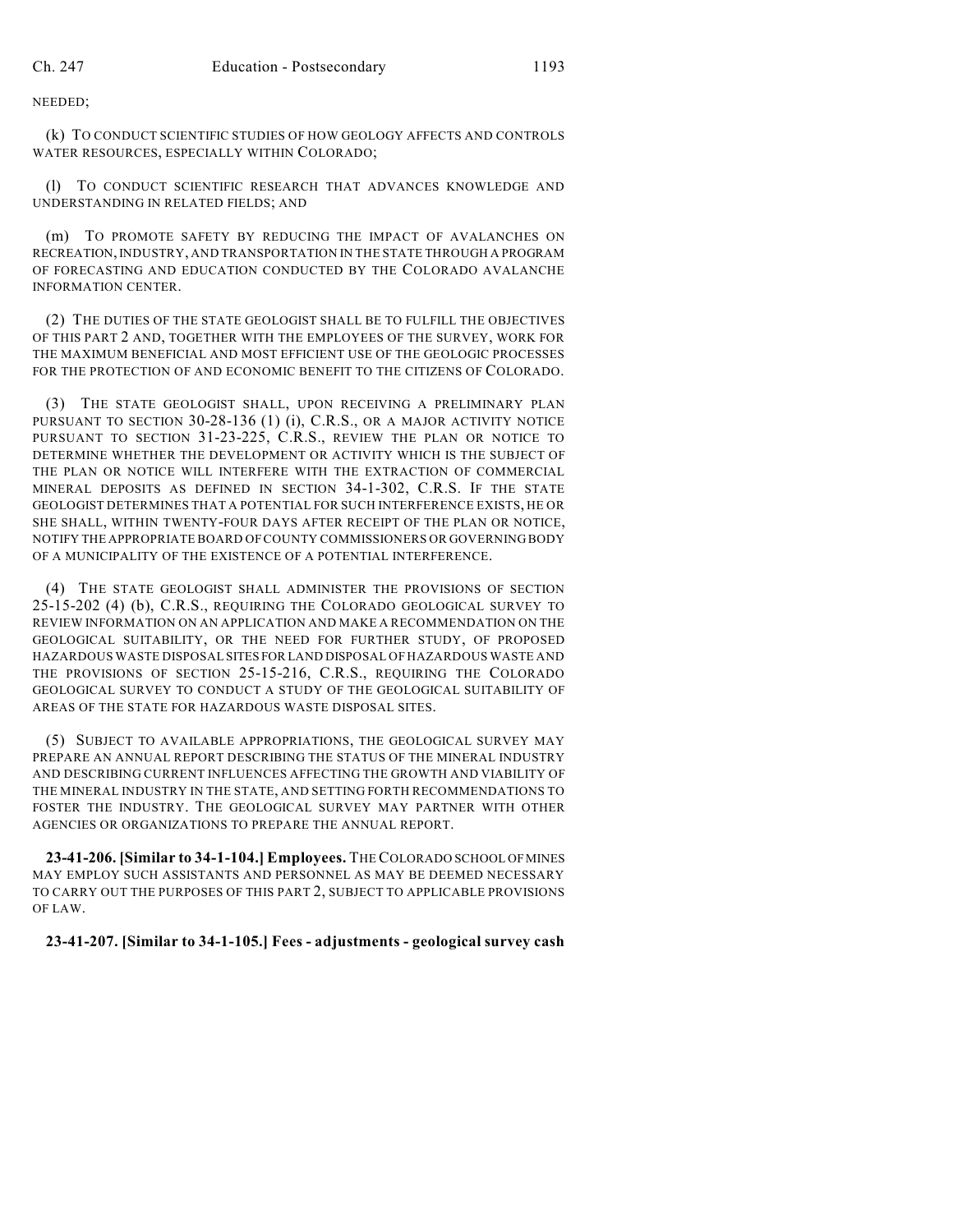**fund - created.** (1) (a) THE COLORADO GEOLOGICAL SURVEY IS AUTHORIZED TO ENTER INTO AGREEMENTS TO PROVIDE SERVICES TO THE GENERAL PUBLIC, INDUSTRIES, AND UNITS OF LOCAL GOVERNMENT AND TO ESTABLISH AND COLLECT FEES TO RECOVER DIRECT COSTS OF PROVIDING SAID SERVICES PURSUANT TO SECTIONS 24-65.1-302 AND 30-28-136, C.R.S., AND SECTION 23-41-205, OR PURSUANT TO AGREEMENT; EXCEPT THAT THIS PROVISION SHALL APPLY ONLY TO THOSE SERVICES RENDERED UPON ITEMS WHICH A UNIT OF LOCAL GOVERNMENT IS REQUIRED BY STATUTE TO SUBMIT FOR REVIEW OR FOR SUCH OTHER SERVICES AS ARE REQUESTED PURSUANT TO AN AGREEMENT.

(b) THE COLORADO GEOLOGICAL SURVEY IS AUTHORIZED TO ESTABLISH AND COLLECT FEES TO RECOVER DIRECT COSTS OF PROVIDING SERVICES TO OTHER AGENCIES OF STATE GOVERNMENT PURSUANT TO SECTION 23-41-205.

(2) (a) THE COLORADO GEOLOGICAL SURVEY SHALL PROPOSE, AS PART OF ITS ANNUAL BUDGET REQUEST, AN ADJUSTMENT IN THE AMOUNT OF EACH FEE WHICH IT IS AUTHORIZED TO COLLECT PURSUANT TO THIS SECTION.

(b) THE COLORADO GEOLOGICAL SURVEY SHALL ADJUST ITS FEES SO THAT THE REVENUE GENERATED FROM SAID FEES APPROXIMATES ITS DIRECT COSTS. SUCH FEES SHALL REMAIN IN EFFECT FOR THE FISCAL YEAR FOR WHICH THE BUDGET REQUEST APPLIES. ALL FEES COLLECTED BY THE COLORADO GEOLOGICAL SURVEY SHALL BE TRANSMITTED TO THE STATE TREASURER, WHO SHALL CREDIT THE SAME TO THE GEOLOGICAL SURVEY CASH FUND, WHICH FUND IS HEREBY CREATED. ALL MONEYS CREDITED TO THE GEOLOGICAL SURVEY CASH FUND SHALL BE USED AS PROVIDED IN THIS SECTION AND SHALL NOT BE DEPOSITED IN OR TRANSFERRED TO THE GENERAL FUND OF THIS STATE OR ANY OTHER FUND. THE MONEYS CREDITED TO THE GEOLOGICAL SURVEY CASH FUND SHALL BE CONTINUOUSLY APPROPRIATED TO THE COLORADO GEOLOGICAL SURVEY FOR THE PURPOSES OF THIS PART 2.

**23-41-208. [Similar to 34-1-201 and 34-1-202.] Reports concerning geologic information - definitions.** (1) AS USED IN THIS SECTION, UNLESS THE CONTEXT OTHERWISE REQUIRES:

(a) "GEOLOGY" MEANS THE SCIENCE WHICH TREATS OF THE EARTH IN GENERAL; THE EARTH'S PROCESSES AND ITS HISTORY; INVESTIGATION OF THE EARTH'S CRUST AND THE ROCKS AND OTHER MATERIALS WHICH COMPOSE IT; AND THE APPLIED SCIENCE OF UTILIZING KNOWLEDGE OF THE EARTH'S HISTORY, PROCESSES, CONSTITUENT ROCKS, MINERALS, LIQUIDS, GASSES, AND OTHER MATERIALS FOR THE USE OF MANKIND; AND

(b) "PROFESSIONAL GEOLOGIST" IS A PERSON ENGAGED IN THE PRACTICE OF GEOLOGY WHO IS A GRADUATE OF AN INSTITUTION OF HIGHER EDUCATION WHICH IS ACCREDITED BY A REGIONAL OR NATIONAL ACCREDITING AGENCY, WITH A MINIMUM OF THIRTY SEMESTER (FORTY-FIVE QUARTER) HOURS OF UNDERGRADUATE OR GRADUATE WORK IN A FIELD OF GEOLOGY AND WHOSE POSTBACCALAUREATE TRAINING HAS BEEN IN THE FIELD OF GEOLOGY WITH A SPECIFIC RECORD OF AN ADDITIONAL FIVE YEARS OF GEOLOGICAL EXPERIENCE TO INCLUDE NO MORE THAN TWO YEARS OF GRADUATE WORK.

(2) ANY REPORT REQUIRED BY LAW OR BY RULE AND PREPARED AS A RESULT OF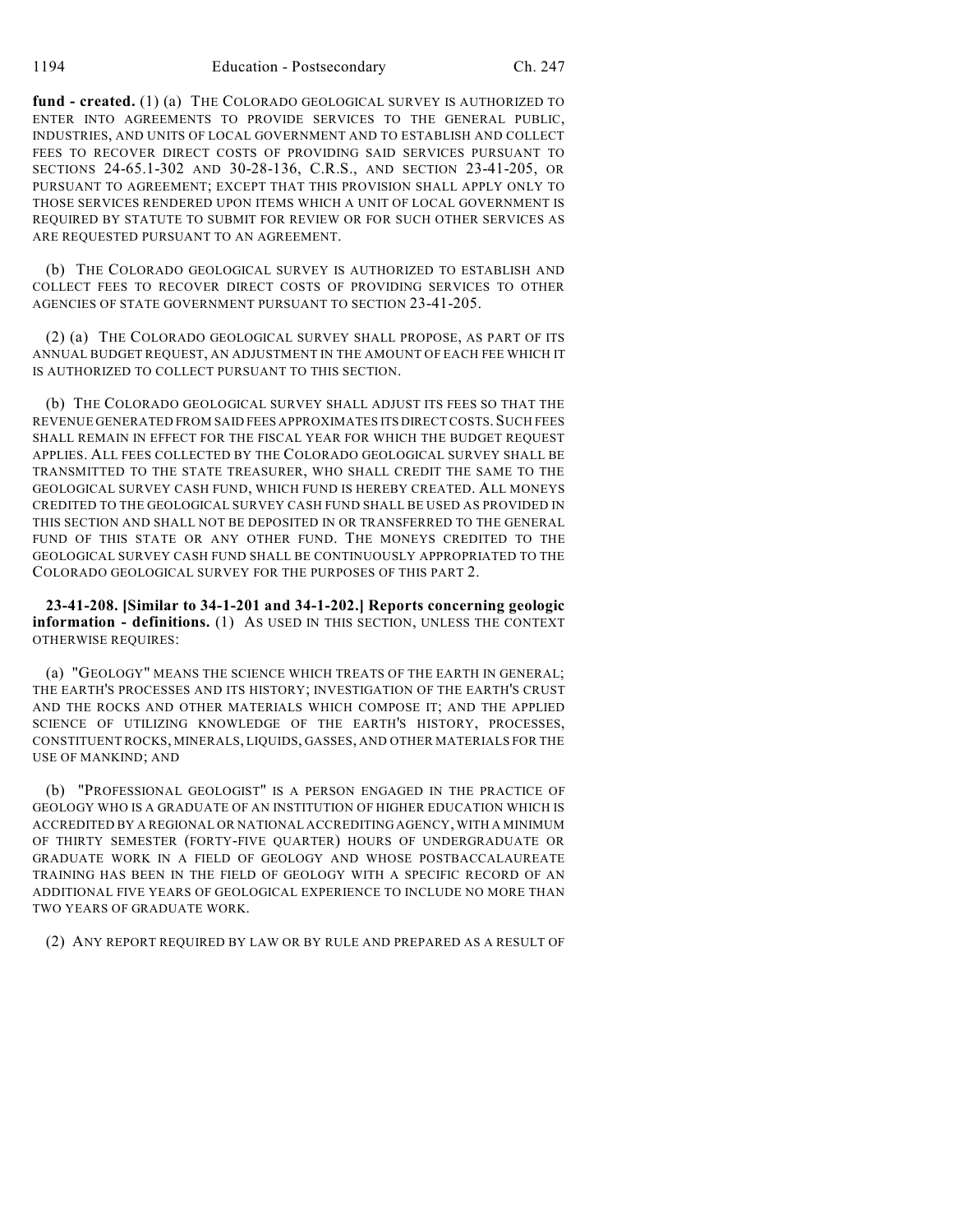OR BASED ON A GEOLOGIC STUDY OR ON GEOLOGIC DATA, OR WHICH CONTAINS INFORMATION RELATING TO GEOLOGY AND WHICH IS TO BE PRESENTED TO OR IS PREPARED FOR ANY STATE AGENCY, POLITICAL SUBDIVISION OF THE STATE, OR RECOGNIZED STATE OR LOCAL BOARD OR COMMISSION, SHALL BE PREPARED OR APPROVED BY A PROFESSIONAL GEOLOGIST.

**23-41-209. Repeal of part - notice to the revisor of statutes - repeal.** (1) EXCEPT AS PROVIDED IN SUBSECTION (2) OF THIS SECTION, THIS PART 2 IS REPEALED, EFFECTIVE JANUARY 31, 2013.

(2) IF THE PRESIDENT OF THECOLORADO SCHOOL OF MINES NOTIFIES THE REVISOR OF STATUTES IN WRITING BEFORE JANUARY 31, 2013, THAT THE COLORADO SCHOOL OF MINES HAS ENTERED INTO A MEMORANDUM OF UNDERSTANDING WITH THE DEPARTMENT OF NATURAL RESOURCES, CONSISTENT WITH THIS PART 2, AFFIRMING THE TRANSFER OF THE POWERS, DUTIES, AND FUNCTIONS OF THE GEOLOGICAL SURVEY FROM THE DEPARTMENT OF NATURAL RESOURCES TO THE COLORADO SCHOOL OF MINES, THEN THIS PART 2 IS NOT REPEALED, AND THIS SECTION IS REPEALED, EFFECTIVE JANUARY 31, 2013.

**23-41-210. Annual report to general assembly - repeal.** (1) (a) ON OR BEFORE DECEMBER 1, 2013, AND EACH DECEMBER 1 THEREAFTER, AND IN ACCORDANCE WITH THE PROVISIONS OF SECTION 24-1-136 (9), C.R.S., THE COLORADO SCHOOL OF MINES SHALL SUBMIT A WRITTEN REPORT TO THE JOINT BUDGET COMMITTEE, THE AGRICULTURE, LIVESTOCK, AND NATURALRESOURCES COMMITTEE OFTHE HOUSE OF REPRESENTATIVES, OR ITS SUCCESSOR COMMITTEE, AND THE AGRICULTURE, NATURAL RESOURCES, AND ENERGY COMMITTEE OF THE SENATE, OR ITS SUCCESSOR COMMITTEE, CONCERNING THE IMPLEMENTATION OF THIS PART 2.

(b) AT A MINIMUM, THE ANNUAL REPORT SHALL INCLUDE INFORMATION CONCERNING:

(I) THE PRIORITY OF FUNCTIONS AND OBJECTIVES FOR THE COLORADO GEOLOGICAL SURVEY, AS DETERMINED BY THE COLORADO SCHOOL OF MINES, INCLUDING THE PRIORITY OF THOSE OBJECTIVES DESCRIBED IN SECTION 23-41-205  $(1)$  (a) TO  $(1)$  (m);

(II) THE IMPLEMENTATION OF THE OBJECTIVES OF THE AVALANCHE INFORMATION CENTER;

(III) THE SEVERANCE TAX MONEYS RECEIVED BY THE COLORADO GEOLOGICAL SURVEY AND OTHER STATE FUNDING, AND THE SUFFICIENCY OF THOSE MONEYS FOR THE IMPLEMENTATION OF THE FUNCTIONS AND OBJECTIVES OF THE COLORADO GEOLOGICAL SURVEY;

(IV) ADDITIONAL FUNDING OR OTHER RESOURCES FROM ANY OTHER SOURCE THAT ARE AVAILABLE TO CARRY OUT THE FUNCTIONS AND OBJECTIVES OF THE COLORADO GEOLOGICAL SURVEY;

(V) THE NUMBER OF FULL-TIME-EQUIVALENT EMPLOYEES DEDICATED TO THE IMPLEMENTATION OF THIS PART 2;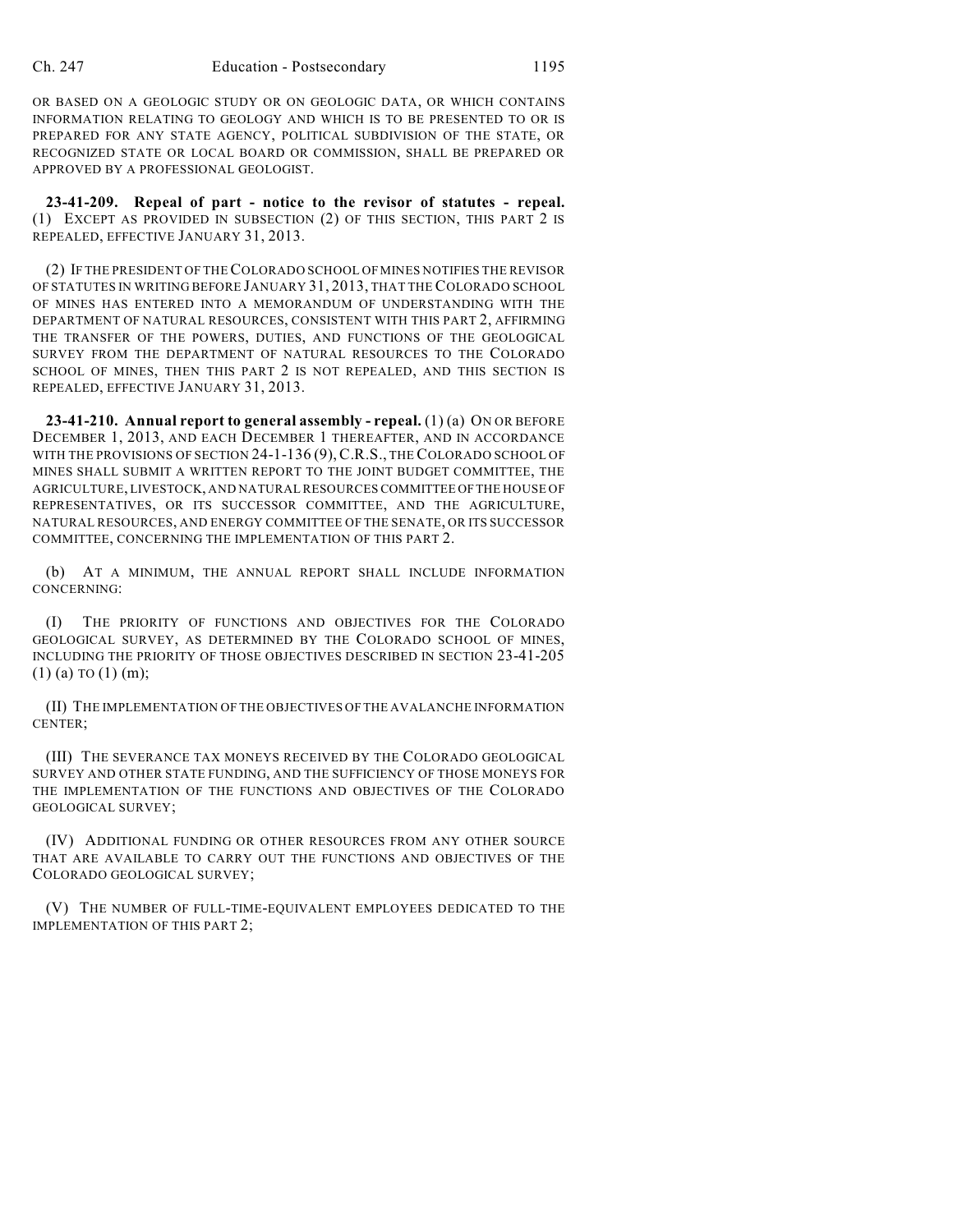(VI) COLLABORATION WITH STATE AGENCIES, INDUSTRY, ACADEMIC INSTITUTIONS, OR OTHER ENTITIES CONCERNING THE IMPLEMENTATION OF THIS PART 2; AND

(VII) THE OBJECTIVES FOR THE COLORADO GEOLOGICAL SURVEY, THE OFFICE OF THE STATE GEOLOGIST, AND THE AVALANCHE INFORMATION CENTER FOR THE NEXT YEAR.

(c) THIS SECTION IS REPEALED, EFFECTIVE DECEMBER 31, 2017.

**SECTION 2.** In Colorado Revised Statutes, **add** 34-1-100.5 as follows:

**34-1-100.5. Transfer to Colorado school of mines - memorandum of understanding - effective date - repeal.** (1) THE EXECUTIVE DIRECTOR MAY DEVELOP AND ENTER INTO A MEMORANDUM OF UNDERSTANDING WITH THE PRESIDENT OF THE COLORADO SCHOOL OF MINES PURSUANT TO SECTION 23-41-201, C.R.S., CONCERNING THE TRANSFER OF THE OPERATION AND FUNCTIONS OF THE COLORADO GEOLOGICAL SURVEY TO THE COLORADO SCHOOL OF MINES, EFFECTIVE JANUARY 31, 2013.

(2) EXCEPT AS PROVIDED IN SUBSECTION (3) OF THIS SECTION, THIS PART 1 AND PART 2 OF THIS ARTICLE ARE REPEALED, EFFECTIVE JANUARY 31, 2013.

(3) IF THE PRESIDENT OF THE COLORADO SCHOOL OF MINES DOES NOT NOTIFY THE REVISOR OF STATUTES IN WRITING BEFORE JANUARY 31, 2013, PURSUANT TO SECTION 23-41-209, C.R.S., THAT THE COLORADO SCHOOL OF MINES HAS ENTERED INTO A MEMORANDUM OF UNDERSTANDING WITH THE DEPARTMENT OF NATURAL RESOURCES, CONSISTENT WITH THIS PART 2, AFFIRMING THE TRANSFER OF THE POWERS, DUTIES, AND FUNCTIONS OF THE GEOLOGICAL SURVEY AND THE OFFICE OF THE STATE GEOLOGIST FROM THE DEPARTMENT OF NATURAL RESOURCES TO THE COLORADO SCHOOL OF MINES, THEN THIS PART 1 AND PART 2 OF THIS ARTICLE ARE NOT REPEALED, AND THIS SECTION IS REPEALED, EFFECTIVE JANUARY 31, 2013.

**SECTION 3.** In Colorado Revised Statutes, 24-1-124, **amend** (3) (g) as follows:

**24-1-124. Department of natural resources - creation - divisions - repeal.** (3) The department of natural resources consists of the following divisions:

(g) (I) The Colorado geological survey and the office of the state geologist, created by part 1 of article 1 of title 34, C.R.S. Their powers, duties, and functions are transferred by a **type 2** transfer to the department of natural resources as a division thereof.

(II) IF THE REVISOR OF STATUTES RECEIVES THE NOTIFICATION DESCRIBED IN SECTION 23-41-209 (2), THIS PARAGRAPH (g) IS REPEALED, EFFECTIVE JANUARY 31, 2013.

**SECTION 4.** In Colorado Revised Statutes, 24-33-104, **amend** (1) (g) as follows:

**24-33-104. Divisions and boards of the department - repeal.** (1) The